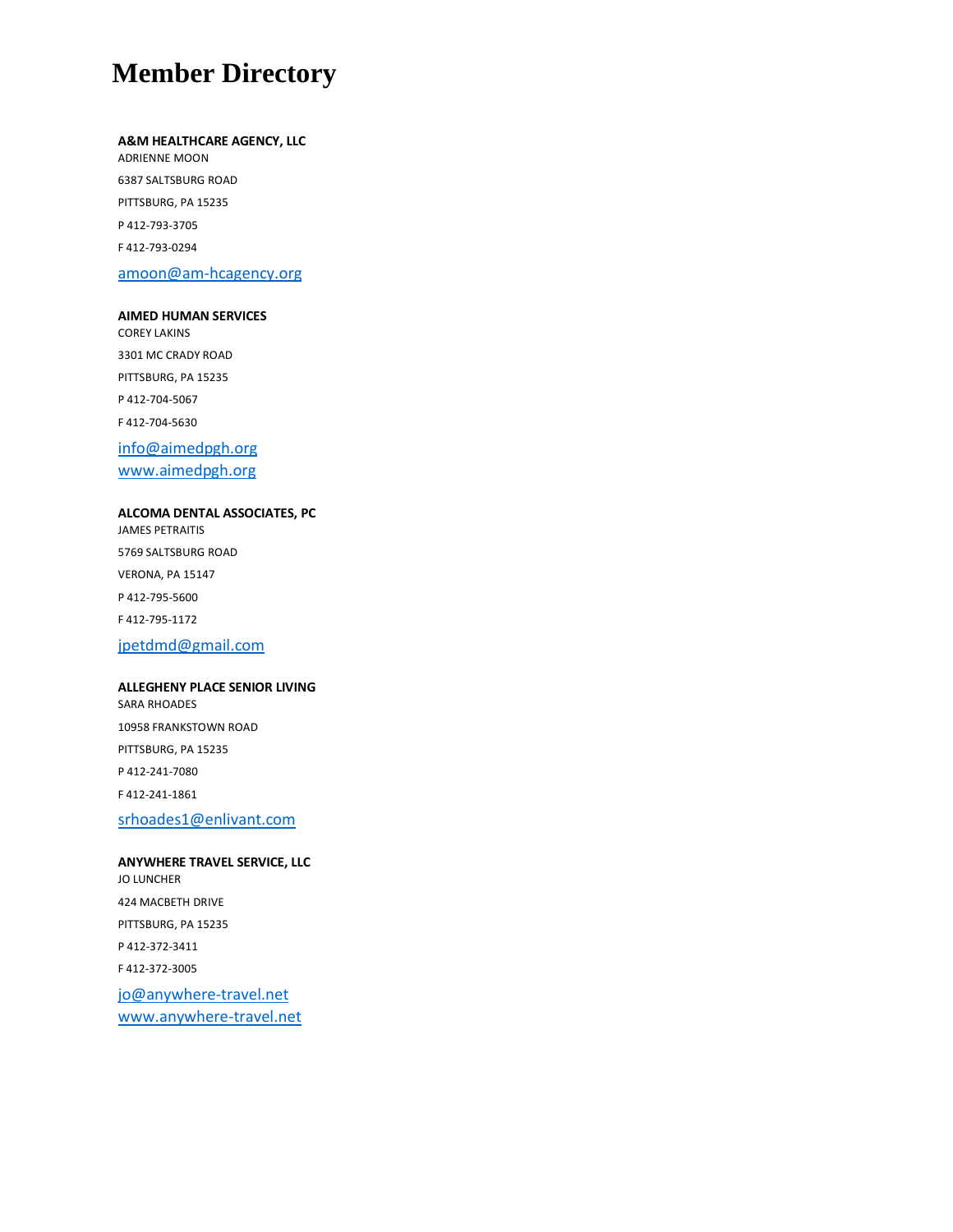#### **BILL GRILL EXTERMINATING**

LEANN GRILL P.O BOX 315 VERONA, PA 15147 P 1-800-795-2800

grilserv@aol.com

#### **BJ TREE SERVICE**

SCOTT MACK 1100 JEFFERSON ROAD PITTSBURG, PA 15235 P 412-795-7740 F 412-372-5537 bjtree@comcast.net

## **CHARLES W. TRENZ FUNERAL HOME INC.** CHARLES TRENZ 11108 FRANKSTOWN ROAD PITTSBURG, PA 15235 P 412-242-5100 F 412-242-5102

chastrenz@aol.com

## **CHERYL FOLEY'S TOURS & TRAVEL** CHERYL RENO

715 MIDLAND AVENUE MIDLAND, PA 15059 P 724-643-5250 F 724-643-5528

#### toursntravel1@comcast.net

#### **CLEARWATER EXPLORATION & PRODUCTION, LLC** DAVID J. BECKER

614 ACADEMY AVENUE SEWICKLY, PA 15143 P 412-749-0396 F 412-736-7650 dbecker@clearwatercapital.com

#### **COLDWELL BANKER**

NADENE JOHNSON 217 SHENANDOA DRIVE PITTSBURG, PA 15235 412-913-3447 nadene.johnson@pittsburghmoves.com nadenejohnson.cbintouch.com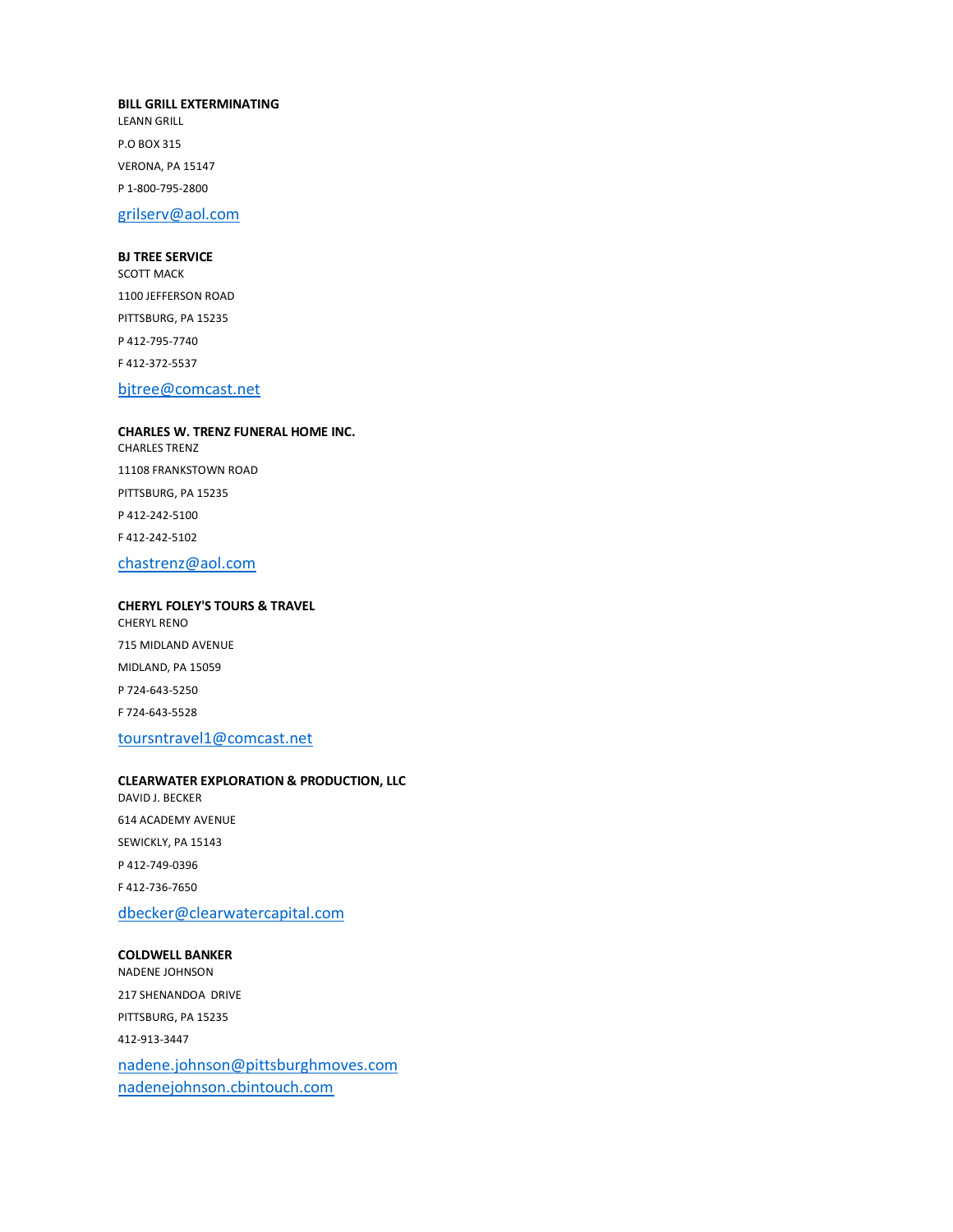#### **COMMUNITY COLLEGE OF ALLEGHENY CTY**

DR. ELIZABETH STRENKOWSKI 593 BEATTY ROAD MONROEVILLE, PA 15146 P 724-325-6626 F 724-325-6859

estrenkowski@ccac.edu CCAC.com

#### **COMMUNITY SUPERMARKET**

JERRY ROSENBERG 1117 MILLTOWN ROAD VERONA, PA 15147 P 412-793-4020 F 412-243-6279

#### **COMPLETE BUSINESS SERVICES**

MIKE DELL 6551 SALTSBURG ROAD PITTSBURGH, PA 15235 P 412-798-3157 F 412-712-1050 mdell@completebussvc.com

#### **COMPUTER FELLOWS**

SCOTT YUSAVAGE 46 GRANT AVENUE PITTSURGH< PA 15235 P 412-247-9760 F 412-235-9021 ap@computerfellows.com computerfellows.com

#### **CRAWFORD INSURANCE**

JAMES CRAWFORD 11741 FRANKSTOWN ROAD PITTSBURGH, PA 15235 P 12-244-8888 F 412-244-8889 jpcrawford@crawfordinsure.com

www.crawfordinsure.com

**D.JOHNSON INSURANCE AGENCY** DAVID JOHNSON 12806 FRANKSTOWN ROAD PITTSBURGH, PA 15235 P 412-744-4800 F 412-744-4802 david@johnsoninsurance.net www.djohnsoninsurance.net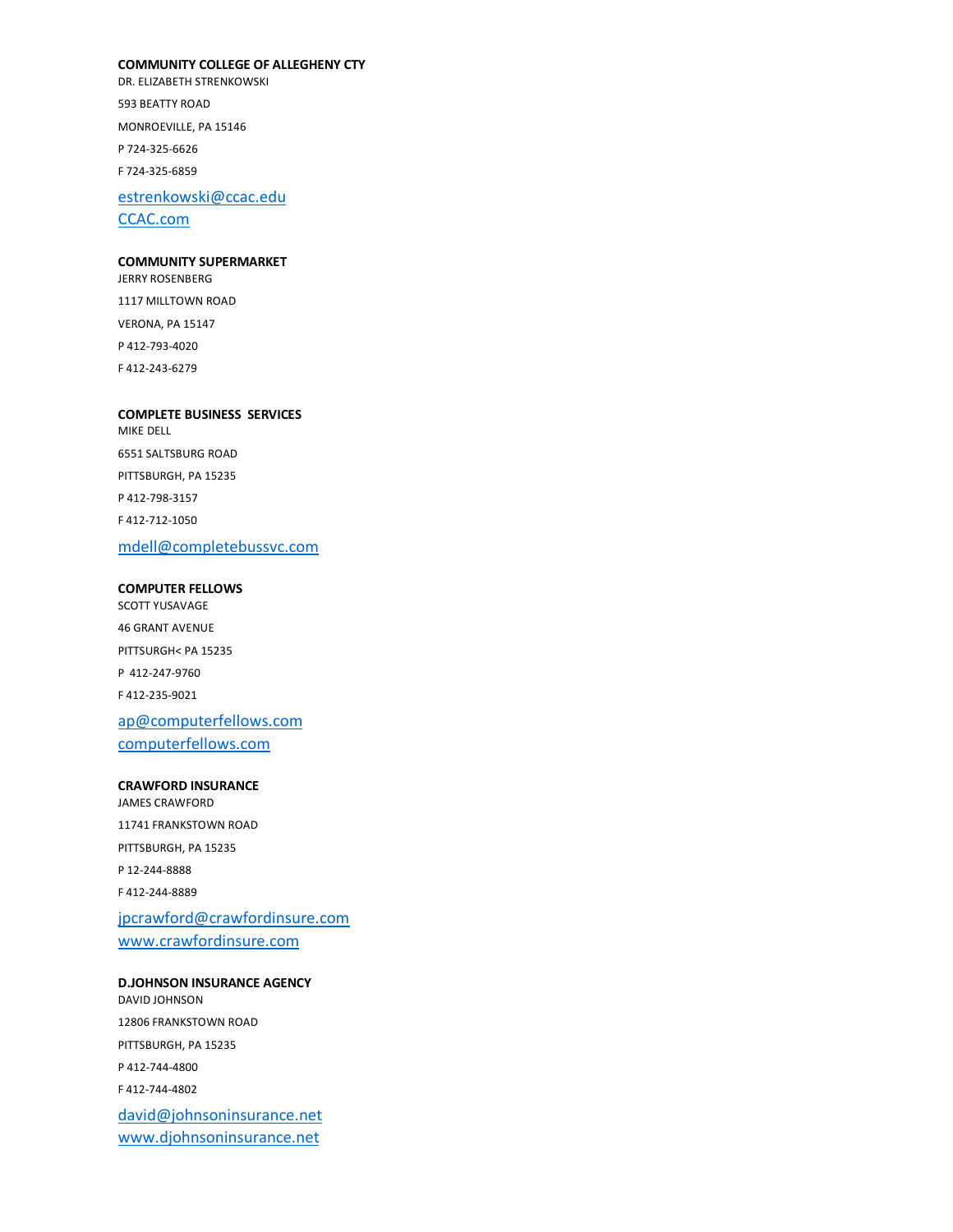**DEFURIO MONGELL & ASSOCIATES [GDK, INC.]**

JOE GERST 221 PITTSBURGH STREET SCOTTDALE, PA 15683 P 724-887-7790 F 724-887-4313

cdefurio@defuriomongell.com www.DeFurioMongell.com

#### **DELLA SALA'S ENTERPRISE INC.**

TONY DELLA SALA 5527 VERONA ROAD VERONA, PA 15147 P 412-793-5656

#### **DOLLAR BANK**

DANIEL DORKO 216 RODI ROAD PITTSBURGH, PA 15235 P 412-244-8598 F 412-244-8509 ddorko518@dollarbank.com

#### **EAST LIBERTY FAMILY HEALTH CARE**

RODNEY B. JONES, SR. 6021 Harvard Street PITTSBURGH, PA 15206 P 412-345-0418 F 412-661-8020

## jwelsh@elfhcc.com

#### **EASTWOOD HARDWARE, LLC**

NORM BURGER 11681 PENN HILLS DRIVE PITTSBURGH, PA 15235 P 412-731-6086 F 412-731-6081

norm@eastwoodhardware.com

## **EASTWOOD HARDWARE, LLC**

NORM BURGER 2018 PENNEY LANE HARRISON CITY, PA 15644 P 412-392-4043 F 412-392-4950 norm@eastwoodhardware.com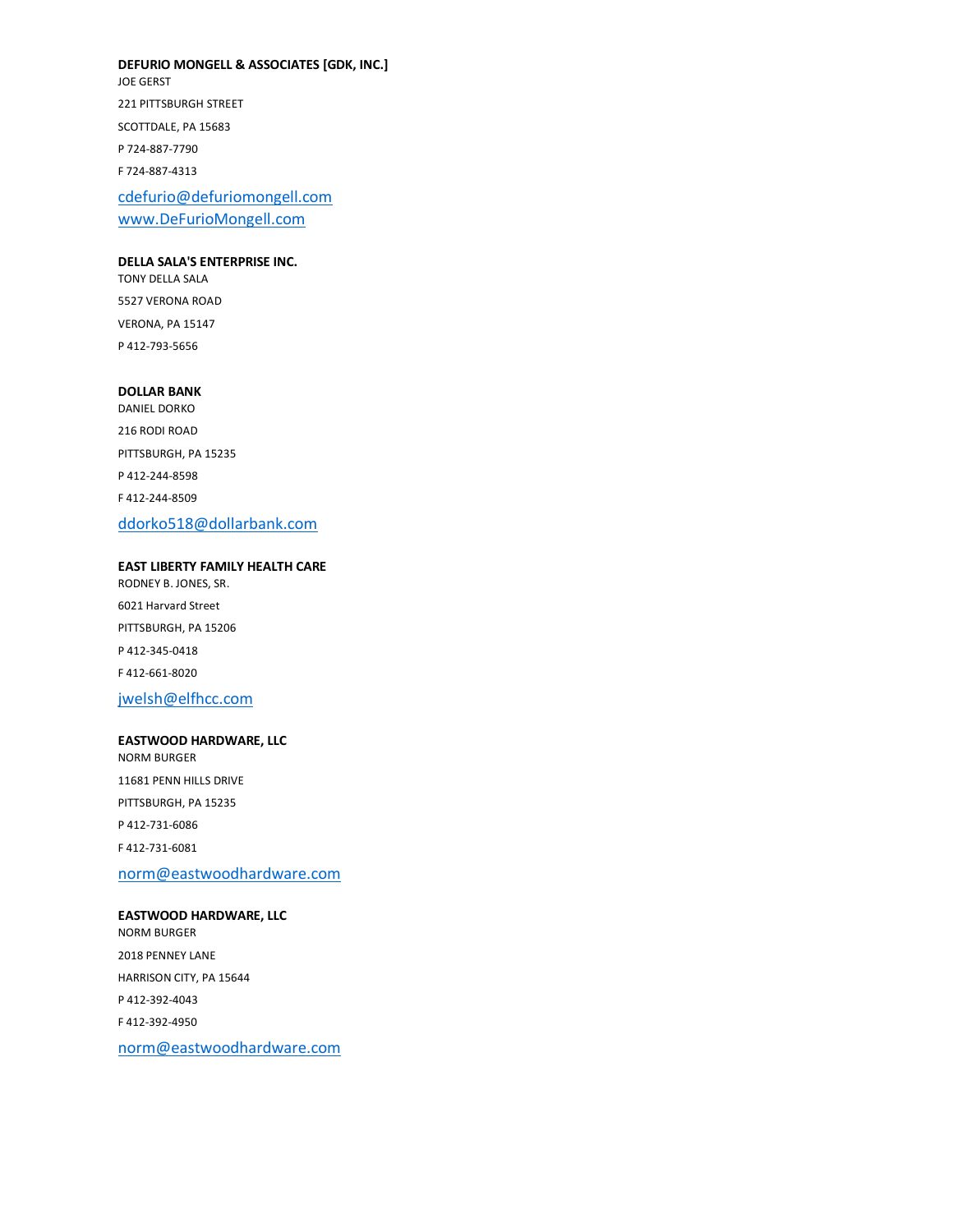#### **EDGEWOOD COUNTRY CLUB**

BECKY ABARAY 100 CHURCHILL ROAD PITTSBURGH, PA 15235 P 412-823-7300 F 412-829-2776

admin@eccgolf.com www.edgewoodcountryclub.org

#### **FEDELE INSURANCE SERVICES INC**

665 RODI ROAD, SUITE 304 PITTSBURGH, PA 15235 P 412-244-1000 F 412-244-1890 jeff@fedeleinsurance.com

www.fedeleinsurance.com

## **FINDON & ASSOCIATES**

HEATHER M. FINDON, CPA 12013 FRANKSTOWN ROAD PITTSBURGH, PA 15235 P 412-793-6612 F 412-793-2844 hfindon@findoncpa.com www.findoncpa.com

**FORBES HOSPITAL** JESSE MILLER 2570 HAYMAKER ROAD MONROEVILLE, PA 15146 C 412-389-6815 Jesse.MILLER@ahn.org

www.ahs.org

**GREEN OAKS COUNTRY CLUB** BECKY GOLOPFSKI 5741 THIRD STREET VERONA, PA 15147 P 412-793-2000 F 412-793-1639 bgolofski@greenoakscc.com

www.greenoakscc.com

**GRIFOLS BIOMAT USA** BRANDON SPURGEON 12224 FRANKSTOWN PITTSBURGH, PA 15235 P 412-793-0150 jared.delio@grifols.com www.grifols.com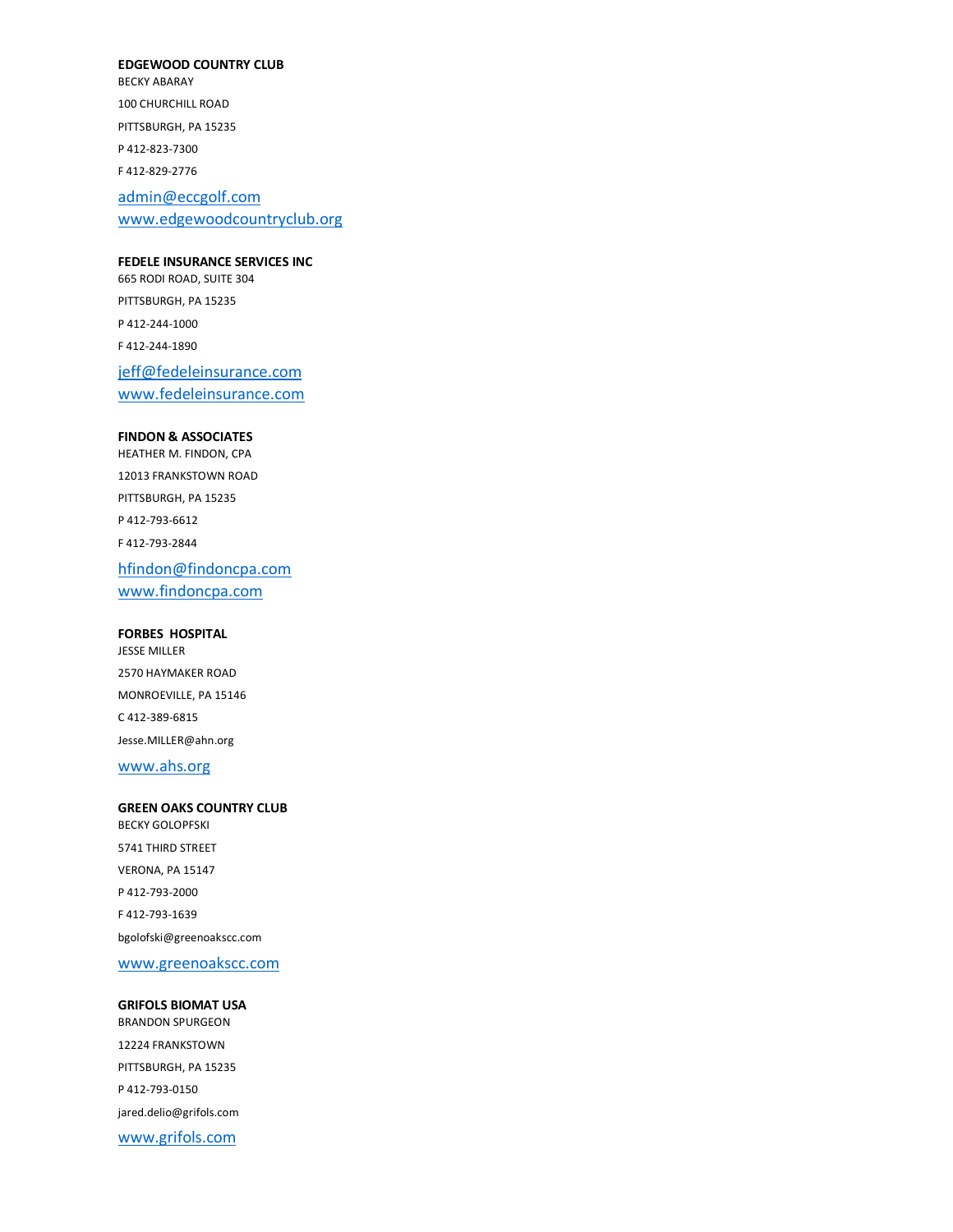#### **HALECHKO LAW CENTER, PC**

MARY HELECHKO 3301 WILLIAM PENN HWY PITTSBURGH, PA 15235 P 412-824-2556 F 412-824-3386 mhalechko@aol.com

**IN COMMUNITY MAGAZINE** LEO VIGHETTI CANONSBURG, PA 15317-5619 P 724-942-0940 F 724-942-0968 leo@incommunitymagazines.com

J & M PRINTING, INC. AARON SASINOSKI 1398 FREY ROAD PITTSBURGH, PA 15235 P 412-704-7620 F 12-744-4421 jmprint@aol.com

**JOHN C.R. KELLY REALTY** BOB KELLY 3535 BOULEVARD OF THE ALLIES PITTSBURGH, PA P 412-683-7300 F 412-683-0278 https://www.jcrkelly.com

#### **KIER G. EWING AND ASSOCIATES** KIER EWING JR

727 ALLEGHENY RIVER BLVD. VRONA, PA 15147-0300 P 412-828-7600 F 412-828-0408

kier@ewinginsurance.com

**KOSSMAN DEVELOPMENT CO.** STEVE WEISBROD ELEVEN PARKWAY CENTER SUITE 300 PITTSBURGH, PA 15220 P 412-921-6100 F 412-921-0913

kossman.com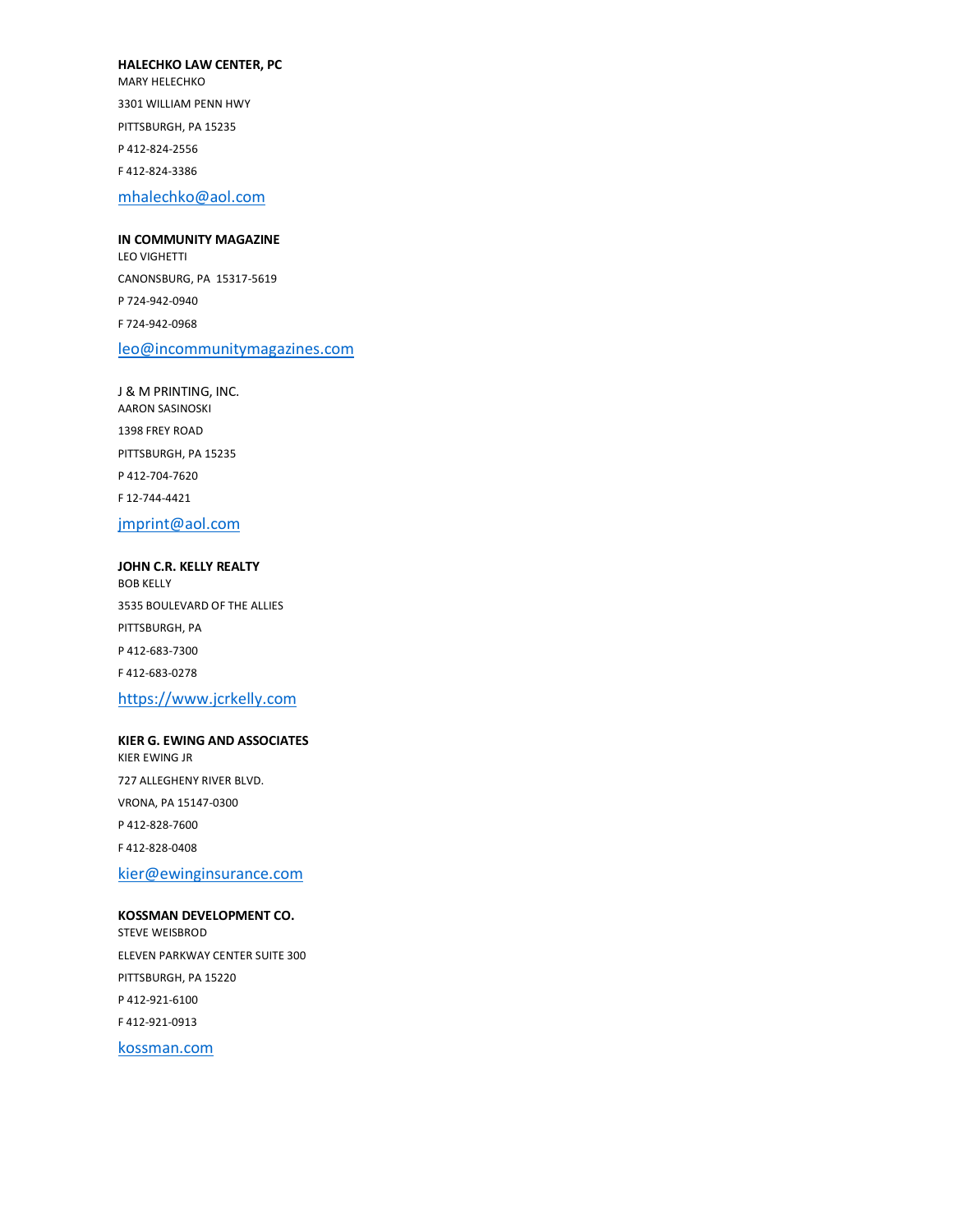#### **MAGISTERIAL DISTRICT JUDGE**

ANTHONY DELUCA 85 UNIVERSAL ROAD PITTSBURGH, PA 15235 P 412-731-0100 F 412-731-1986

#### **MAIELLO,BRUNGO & MAIELLO 2**

424 SOUTH 27TH STREET, #210 PITTSBURGH, PA 15203 P 412.242 4400 www.mbm-law.net

#### **MARRIOTT HOTELS**

MEGAN DELISI 3455 WILLIAM PENN HWY. PITTSBURGH, PA 15235 P 412-816-1300 F 412-816-1305 megan.delisi@riwilkins.com

#### **MCMEEKIN CONSTRUCTION, INC** JOSEPH MC MEEKIN

59 VERONA ROAD PITTSBURGH, PA 15235 P 412-371-2222 McMeekinconst123@aol.com

#### **MOLYNEAUX TILE CARPET WOOD, INC**

MARIA MOLYNEAUX 4675 VERONA ROAD VERONA, PA 15147 P 412-206-4155 F 412-793-6791 https://www.beautifulfloors.com/

## **MT. HOPE COMMUNITY CHURCH** REV.JAY W. LEWIS 12106 FRANKSTOWN ROAD PITTSBURGH, PA 15235 P 412-793-0227 F 412-795-7732 mthope@mthopepcusa.org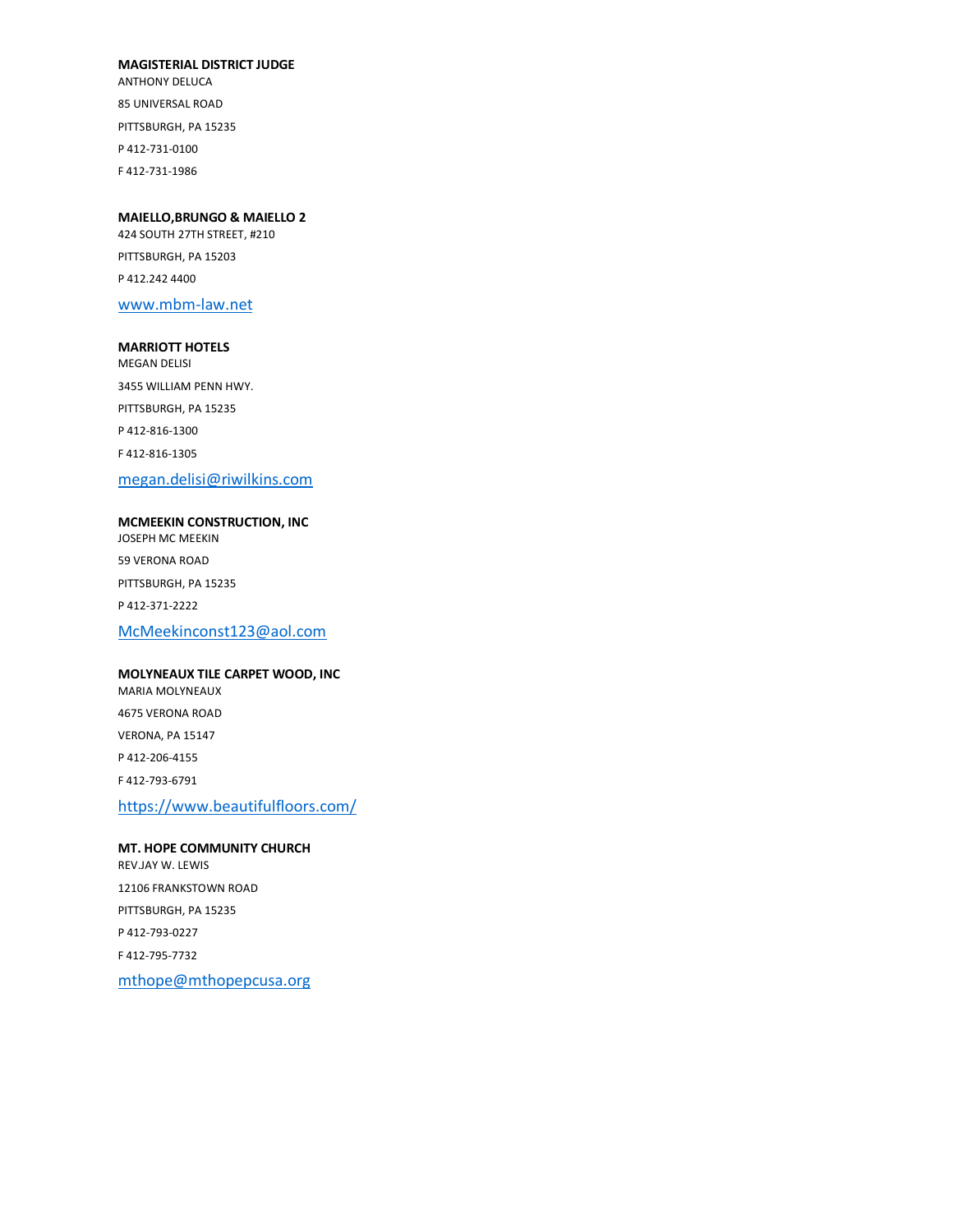#### **MUNICIPALITY OF PENN HILLS**

SCOTT ANDREJCHAK 102 DUFF ROAD PITTSBURGH, PA 15235 P 12-342-1086 F 412-342-0029

sandrejchak@pennhillspa.gov https://pennhillspa.gov

#### **NADINE BUSINESS SERVICES**

NADENE JOHNSON PITTSBURGH, PA 15235 P 412-913-3447

mrsnadenej@gmail.com

#### **NADINE CORPORATION**

GARY IRELAND 184 SANDY CREEK ROAD VERONA, PA 15147-1796 P 412-795-5100 F 412-795-5800 gireland@nadinecorp.com www.nadinecorp.com

#### **NEW VISION COMMUNITY CHURCH**

REV JERRY CRAIG 1620 RANDOLPH LANE VERONA, PA 15147 P 412-241-6160 F 412-243-3456

## info@newvisioncommunitychurch.com

#### **P H CHARTER SCHOOL OF ENTREPRENEURSHIP**

TAMARA ALLEN-THOMAS 2501 MAIN STREET PITTSBURGH, PA 15235 P 412-793-6471 F 412-793-6473 info@phcharter.org www.phcharter.org

#### **PALOMBO LANDSCAPING INC**

530 HAMILTON DRIVE PITTSBURGH, PA 15235 P 412-795-1608 F 412-795-9376 paland@comcast.net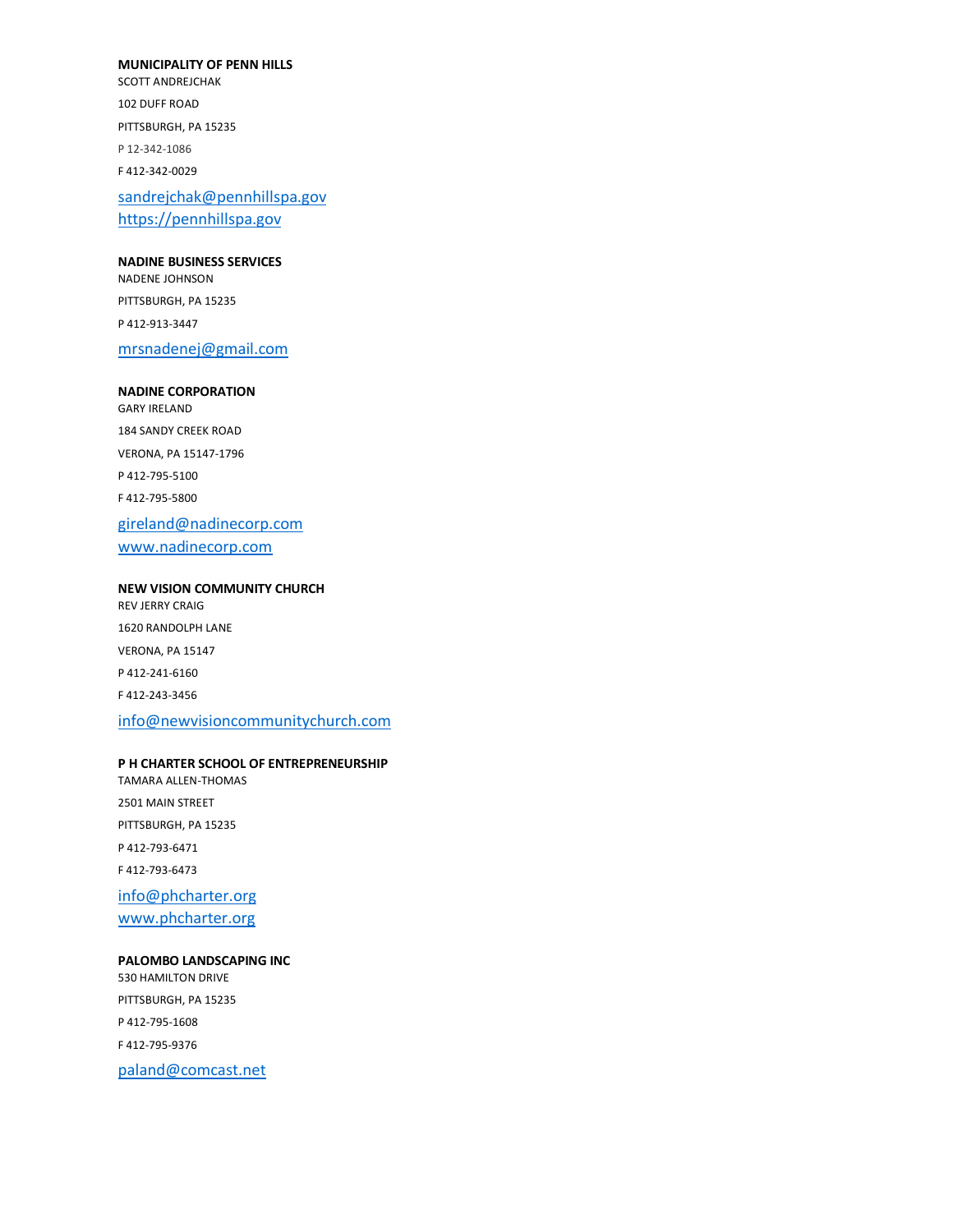**PENN HILLS LAWN & GARDEN CENTER** JAMIE VISNEKSKI 200 JEFEERSON ROAD PITTSBURGH, PA 15235 P 412-241-0411 www.pennhillslawnandgarden.com

**PENN HILLS LIBRARY** JEROME WARD 1037 STOTLER ROAD PITTSBURGH, PA 15235 P 412-775-4700 F 412-775-4775 phlibrary@einetwork.net

Penn Hills Library

**PENN HILLS LOCK & DOOR** ROBERT KOTVAS 472 WILDWOOD AVENUE VERONA, PA 15147 P 412-793-3224 F 412-828-3224 phld@consolidated.net

**PENN HILLS RENTAL** JEFF SANKEY 11125 FRANKSTOWN ROAD PITTSBURGH, PA 15235 P 412-242-6777 F 412-242-6737 rental-pennhills@comcast.net

#### **PENN HILLS SCHOOL DISTRICT**

NAKITA LAPRADE ADMINISTRATION BUILDING 260 ASTER DRIVE PITTSBURGH, PA 15235 P 412-793-7000 F 412-793-2519 jlangf@phsd.k12.pa.us

www.phsd.k12.pa.us

## **PENN HILLS SENIOR SERVICE CENTER**

PHYLLIS ANN PACIULLI 147 JEFFERSON ROAD PITTSBURGH, PA 15235 P 412-244-3400 F 412-242-7078 ppaciulli@pennhills.org pennhillspa.gov/senior-services/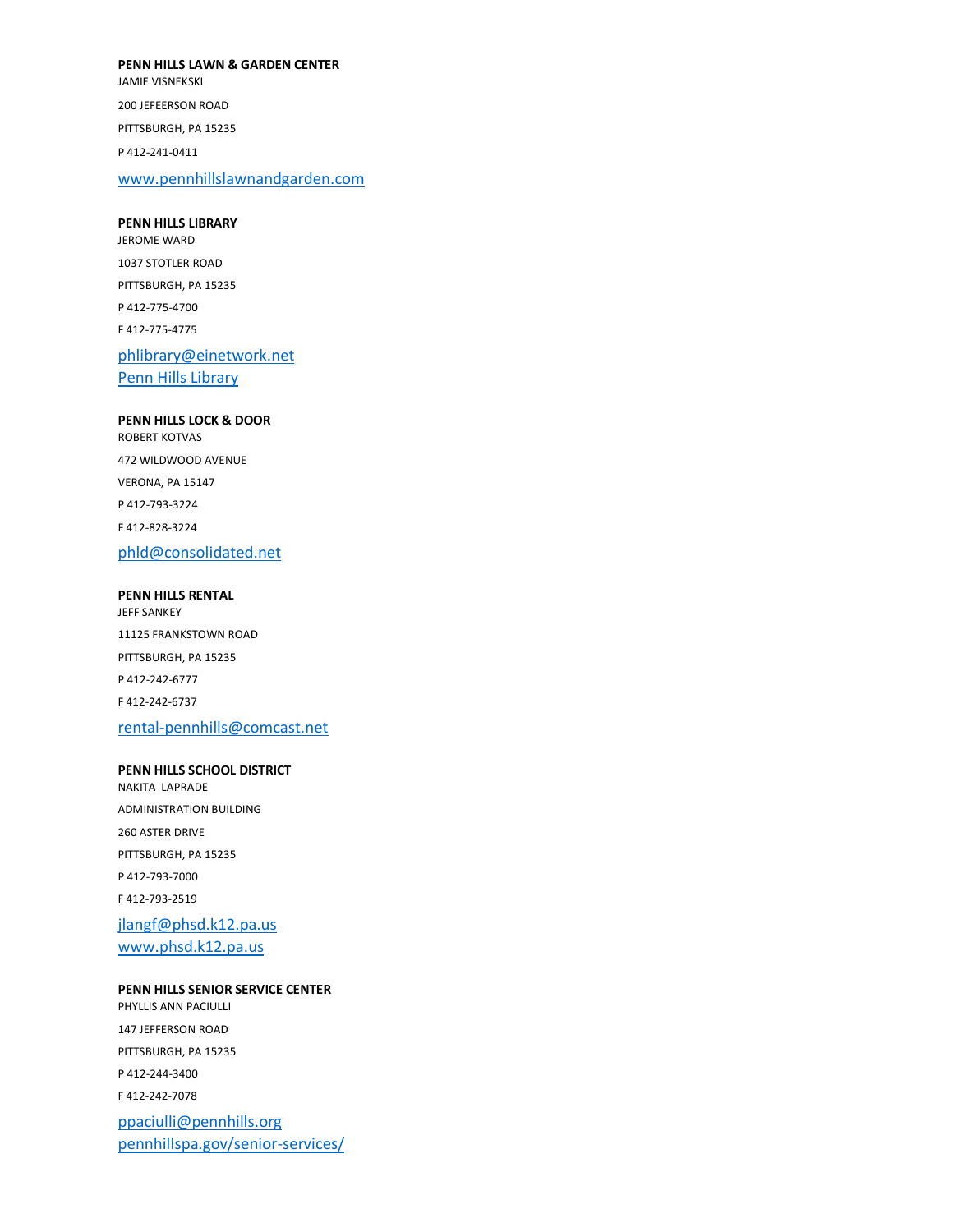#### **PENN HILLS SERVICE ASSOCIATION**

ED HOOVER 2519 MAIN STREET PITTSBURGH, PA 15235 P 412-798-9449

#### **PRESBYTERIAN SENIOR CARE**

ANGELA SKUBEL 1215 HULTON ROAD OAKMONT, PA 15139 P 412-826-6104 F 412-826-6059

## askubel@srcare.org

#### **PRIORE GRAPHICS**

LEO PRIORE 881 ASHLEY ROAD GIBSONIA, PA 15044 P 724-768-7543

## leopriore@comcast.net

#### **REDEEMER LUTHERAN SCHOOL, INC** ALISON JACKSON

700 IDAHO AVENUE VERONA, PA 15147 P 412-793-5884 F 12-793-1890 school@redeemer-oakmont.org

Redeemer Lutheran School (rlspittsburgh.org)

## **REPUBLIC SERVICES, INC.** CHRISTY WOLFE 234 LANDFILL RD. SCOTTDALE,PA 15683 P 304-281-5218 F 724-887-6558 cwolfe@republicservices.com www.republicservices.com

## **REV. LINDA THEOPHILUS** 420 NIKE DRIVE PITTSBURGH, PA 15235 P 412-824-5945 revtheophilus@live.com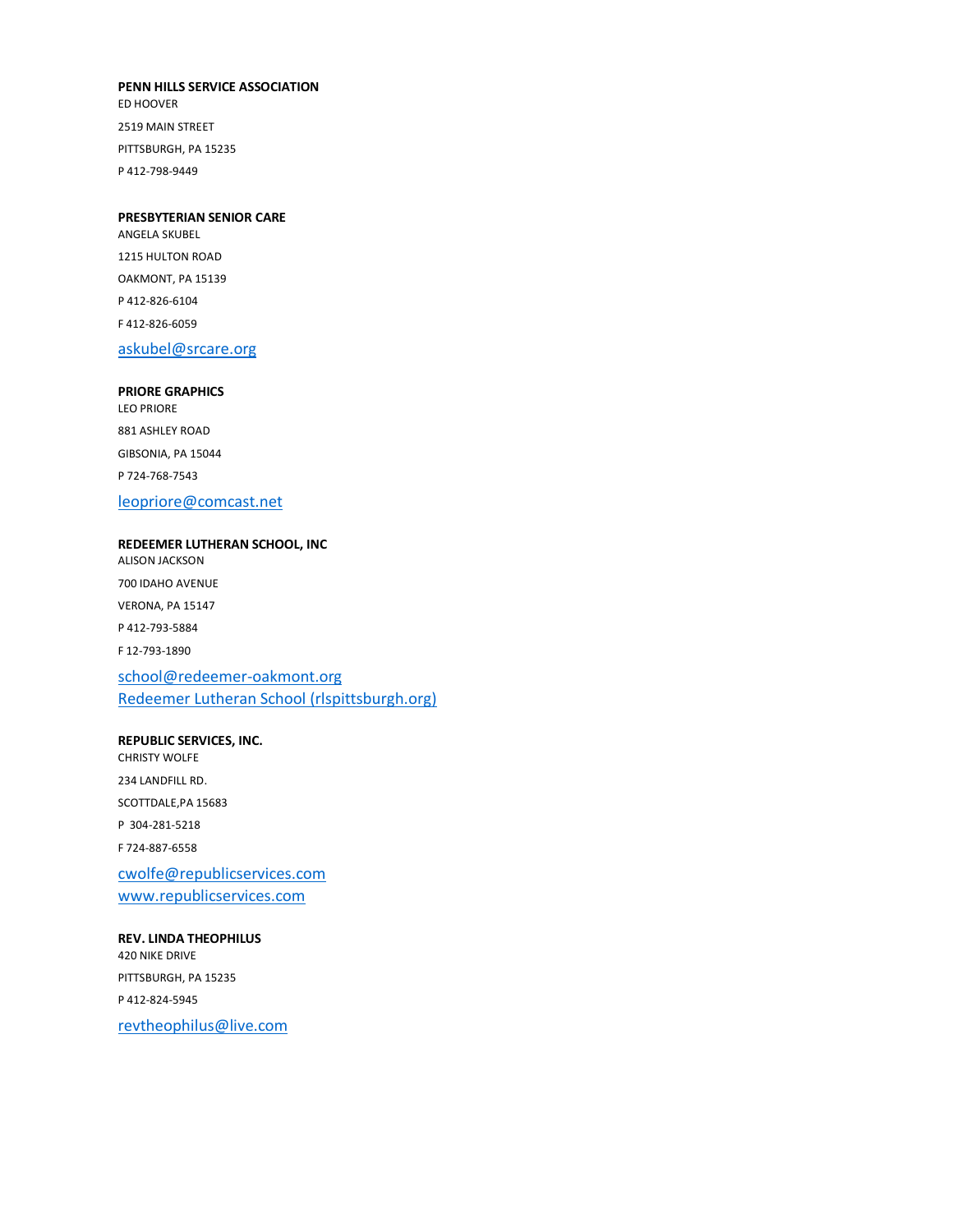**ROSE FUNERAL HOME & CREMATION SER, INC.**

BERNADETTE L ROSE-TIHEY 10940 FRANKSTOWN ROAD PITTSBURGH, PA 15235 P 412-241-5415 F 412-241-0312

brose@rosefuneralhomeinc.com www.RoseFuneralHomeInc.com

#### **ROSEDALE CIVIC ASSOCIATION**

P O BOX 12 VERONA, PA 15147 P 412-719-7076 rosedalecivicassociation222@gmail.com

**ROTARY CLUB OF PENN HILLS** MIKE ROBINSON P.O. BOX 17273 PITTSBURGH, PA 15235 P 412-828-2525 KarenLantz1@gmail.com

#### **SENATOR JAY COSTA** ANNE HUBER

1501 ARDMORE BLVD. SUITE403 PITTSBURGH,PA 15222 P 412-241-6690 F 412-731-2332 jaycosta4statesenate@comcast.net

#### **SENECA HILLS VILLAGE**

JOHN NOLAN 5350 SALTSBURG ROAD VERONA, PA 15147 P 412-793-1700 F 412-793-3289 nolanjM@upmc.edu www.upmcseniorcommunities.com

## **SENECA MANOR ASSISTED LIVING**

JOHN NOLAN 5340 SALTSBURG ROAD VERONA, PA 15147 P 412-798-6000 F 412-798-8209 nolanjm@upmc.edu www.upmcseniorcommunities.com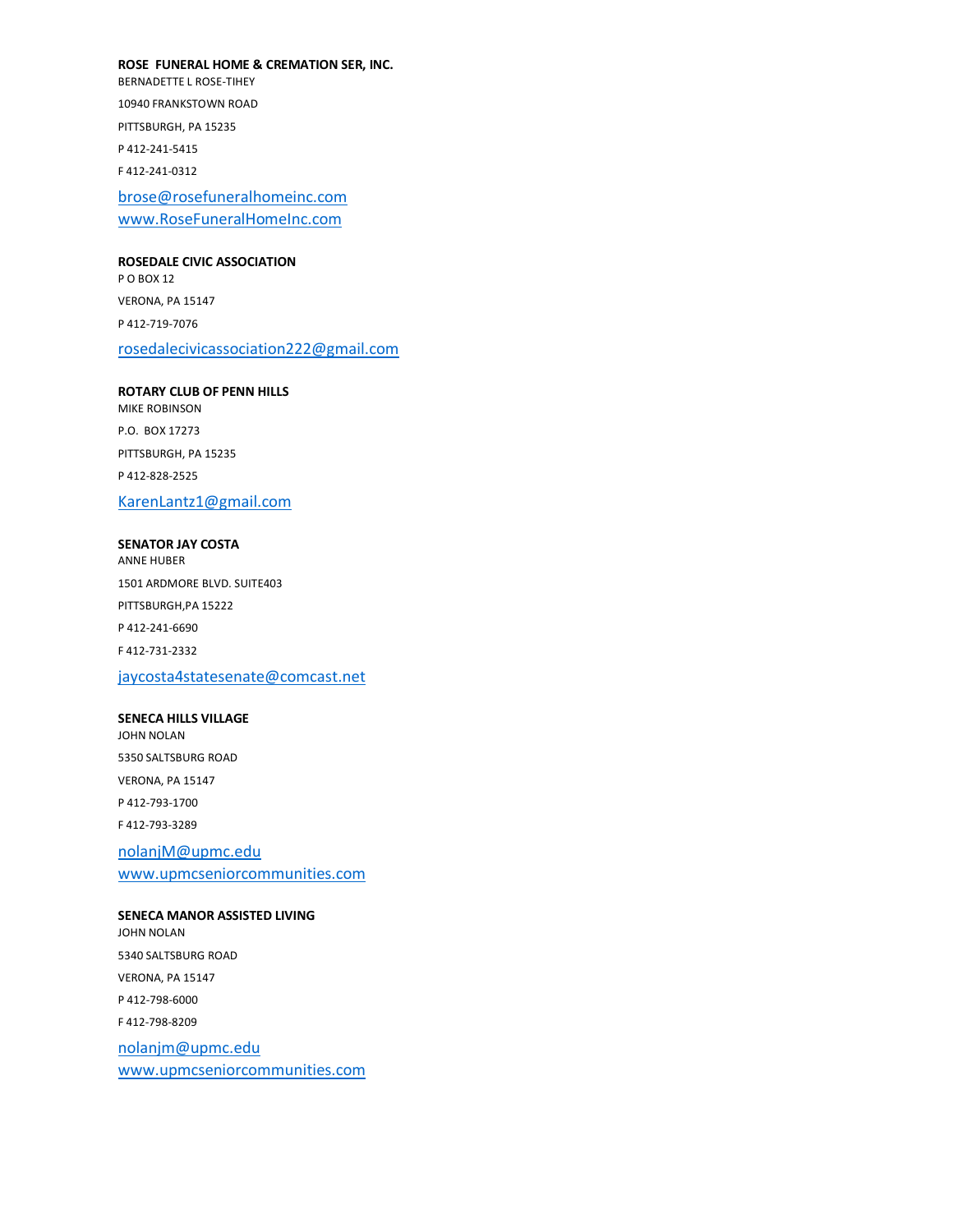#### **SENTRY MECHANICAL ,LLC**

DAN IACURCI 1724 LEECHBURG ROAD PITTSBURGH, PA 15235 P 412-795-3040 F 412-795-2298 diacurci@sentry-mechanical.com

## **SIMPLE FIX REPAIRS & RENOVATIONS** JOE IMPRIANO 1291 Biddle Ave WESTMORELAND CITY, PA 15692 P 724-575-2083 office.simolefixhomeperairs@gmail.com www.renovationsnorthversailles.com

#### **SOXMAN FUNERAL HOMES LTD**

BRIAN SOXMAN 7450 SALTSBURG ROAD PITTSBURGH, PA 15235 P 412-793-3000 F 412-798-9897 soxmanfuneralhome@hotmail.com

### **STATE REP. TONY DELUCA**

ELIZA KING 7205 SALTSBURG ROAD PITTSBURGH, PA 15235 P 412-793-2448 F 412-793-7495

## tdeluca@pahouse.net

#### **THE MEDICINE SHOPPE**

DANA DIMATTEO 12238 FRANKSTOWN ROAD PITTSBURGH, PA 15235 P 412-798-9800 jdimatteo@askjoedimatteo.com www.askjoedimatteo.com

## **TOSHIBA BUSINESS SOLUTIONS, INC** RICHARD FLIAR 290 BILMAR DR FL 3 PITTSBURGH,PA 15205 P 412-374-7100 F 412-374-9184 rich.filar@tbstoshiba.com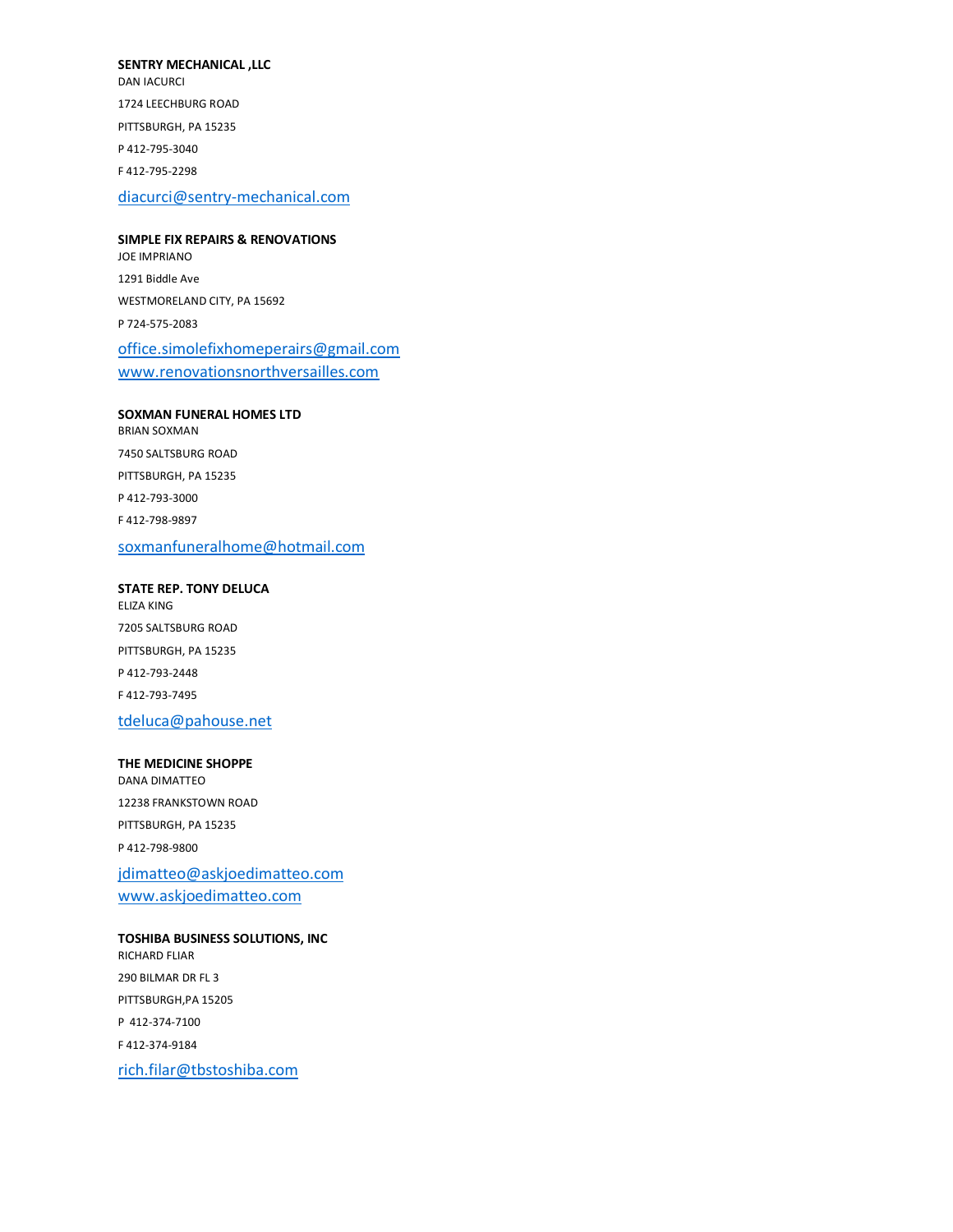#### **TURNER DAIRY FARM**

ROBIN TURNER 1049 JEFFERSON ROAD PITTSBURGH, PA 15235 P 412-372-2211 F 412-372-0651

www.turnerdairy.net

## **UPMC CENTERS FOR REHAB SERVICES** LESLIE GIANNETTA 10 DUFF ROAD PITTSBURGH,PA 15222

P 412-247-4117 F 412-247-4150

giannettaln@upmc.edu

#### **UPMC EAST**

RYAN WITT DEMARCO DURZO BUILDING 2775 MOSSIDE BLVD., SUITE 400 MONROEVILLE, PA 15146 P 412-784-5163 F 412-373-2023

## **VENTEC REFRIGERATION, INC.** MARSHA PICCOLINO 2531 UNIVERSAL ROAD

PITTSBURGH, PA 15235 P 412-793-0661 F 412-793-2748 marsha@ventecrhvac.com

www.ventecrhvac.com

#### **VIGLIOTTI LANDSCAPE & CONCTRUCTION, INC**

JOE VIGLIOTTI P O BOX 10645 PITTSBURGH, PA 15235 P 412-247-5563 F 412-247-1235 joseph@vigliottiscapes.com

#### **VISITING ANGELS**

TRISH THIEL 722 ALLEGHENY RIVER BLVD VERONA, PA 15147 P 412-828-4435 F 412-828-7292 trishthiel@visitingangels.com